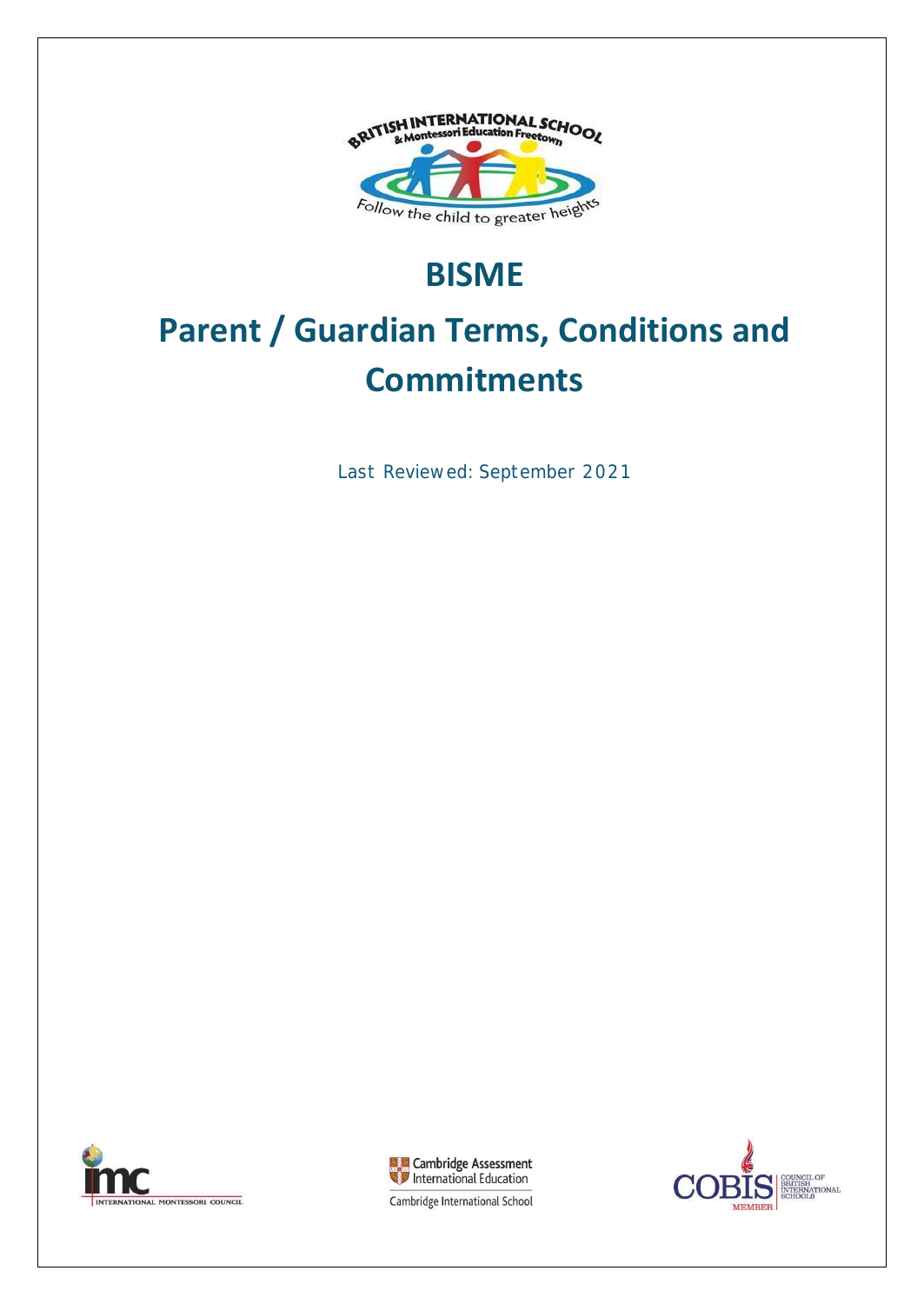### **BRITISH INTERNATINAL SCHOOL AND MONTESSORI EDUCATION**

### Parent / Guardian Terms, Conditions and Commitments

British International School and Montessori Education (BIS), Freetown accepts the registration of the following student(s) at BIS for educational purposes based on the commitments set out within this document.

| Parent(s) / Guardian(s) names: |  |
|--------------------------------|--|
| Child(ren)'s name(s):          |  |
| <b>Entering class(es):</b>     |  |

As the parent(s) / guardian(s) of a student or students enrolled at BIS…

- I understand that if I submit a Registration Form to confirm a place for my child(ren) for the approaching academic year, the registration is only valid if submitted with the necessary documents and fees.
- I understand that if I withdraw registration of my child(ren) before the beginning of the academic year, I forfeit the submitted Deductible Deposit.
- I have obtained, read and understood BIS's current fee structure in the 'School Fees' document. Accordingly, I confirm the following fee payment method and schedule for my child(ren) for the coming academic year (please circle the relevant payment method / schedule):

|                     | <b>Annual Payment</b>   |                                                                   | September 1st |            |
|---------------------|-------------------------|-------------------------------------------------------------------|---------------|------------|
| Predicted currency: |                         | SLL                                                               | USD           | <b>GBP</b> |
|                     | <b>Biannual Payment</b> | Half payment on/before September 1st, half on/before February 1st |               |            |
| Predicted currency: |                         | SLL                                                               | USD           | <b>GBP</b> |

NB: In extenuating circumstances BIS may consider a request of an Alternative Payment Plan. BIS expects communication and application for an Alternative Payment Plan prior to the commencement of the academic year. BIS reserves the right to refuse any application.

- If payment is made by way of electronic transfer to the BIS bank account, I confirm that I will provide BIS with a copy of each bank transfer.
- I acknowledge that issuing a cheque with no proceeds is a criminal offence under the laws of Sierra Leone and BIS reserves the right to refer the dishonored cheques to the relevant authorities for legal action. I also accept that I am liable to pay the sum of \$30.00 for any dishonored cheque issued to the school.
- I understand that BIS reserves the right to deny my child(ren)'s entry to the school in the event that I default on any of the terms, conditions and commitments within this document.